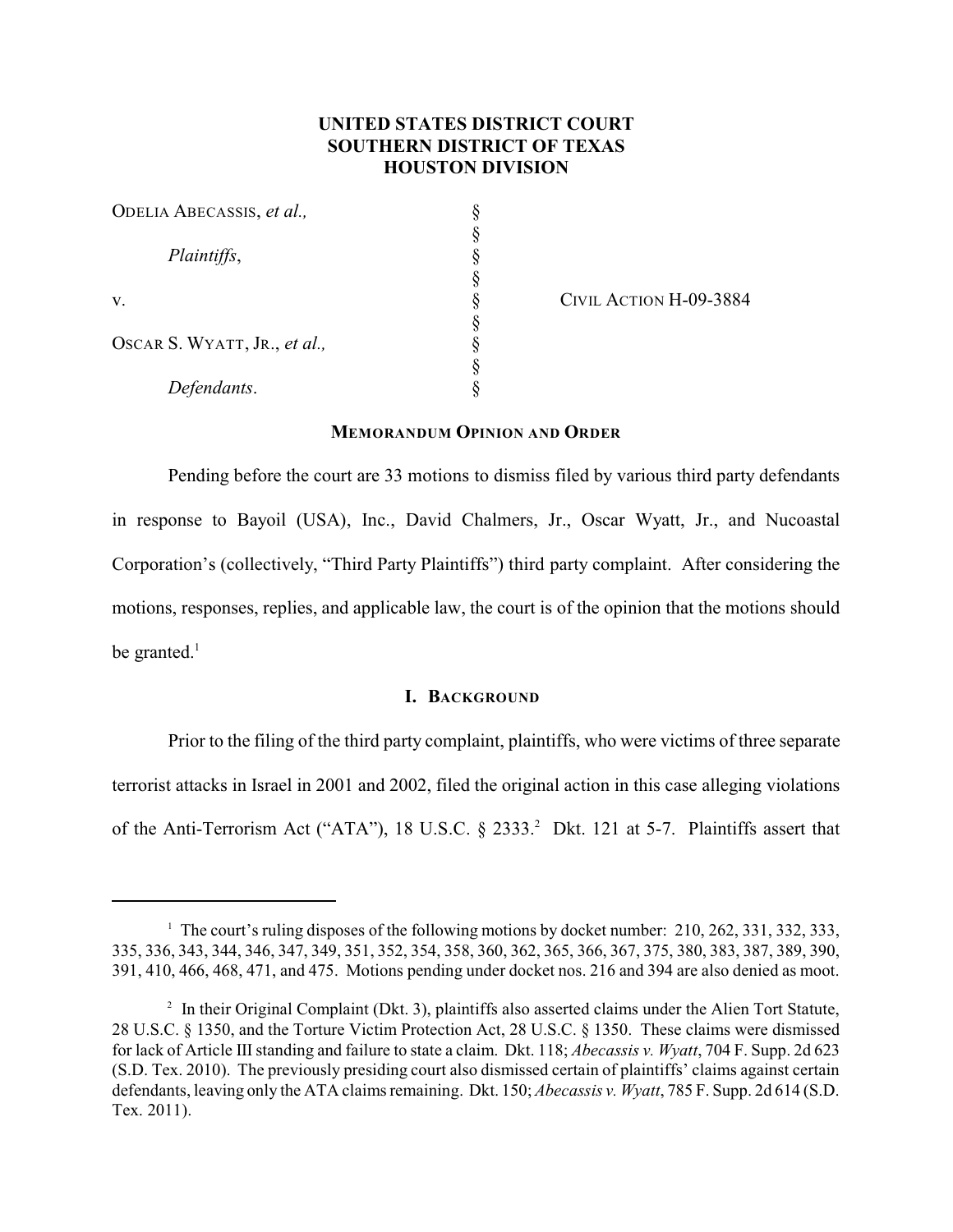defendants/Third Party Plaintiffs made illegal payments to bank accounts controlled by the Saddam Hussein regime for the purchase of oil in violation of the rules established regulating the Oil for Food Program. *Id.* at 63-66. Plaintiffs further allege that the defendants/Third Party Plaintiffs knew these funds were being used by the Hussein regime to support terrorist activities by remunerating family members of the terrorists who carried out the three attacks in Israel. *Id.* at 66-68.

On October 30, 2012, Third Party Plaintiffs filed their third party complaint against 62 companies and individuals based on their purchase of oil from Iraq during the relevant time period. Dkt. 186. Third Party Plaintiffs asserted a single claim for contribution against third party defendants in the event that Third Party Plaintiffs are found liable to plaintiffs for ATA violations. *Id.* at 9-10. ("I]f [defendants] are found liable for violating the ATA as Plaintiffs allege, then Third Party Plaintiffs allege any individual or businesses who paid money to Hussein as part of doing business with Iraq during the pendency of that Regime would also be liable to Plaintiffs under the ATA."). Essentially, Third Party Plaintiffs maintain that third party defendants engaged in the same conduct as they did, and therefore, should be liable to plaintiffs as well. *Id.*

## **II. LEGAL STANDARD**

Rule 12(b)(6) allows dismissal if a plaintiff fails to state a claim upon which relief may be granted. FED. R. CIV. P.  $12(b)(6)$ . In considering  $12(b)(6)$  motions, courts generally must accept the factual allegations contained in the complaint as true. *Kaiser Aluminum & Chem. Sales, Inc. v. Avondale Shipyards, Inc.*, 677 F.2d 1045, 1050 (5th Cir. 1982). The court does not look beyond the face of the pleadings when determining whether the plaintiff has stated a claim under Rule  $12(b)(6)$ . *Spivey v. Robertson*, 197 F.3d 772, 774 (5th Cir. 1999). In order to survive a motion to dismiss, the complaint must contain sufficient factual matter, accepted as true, to "state a claim to relief that is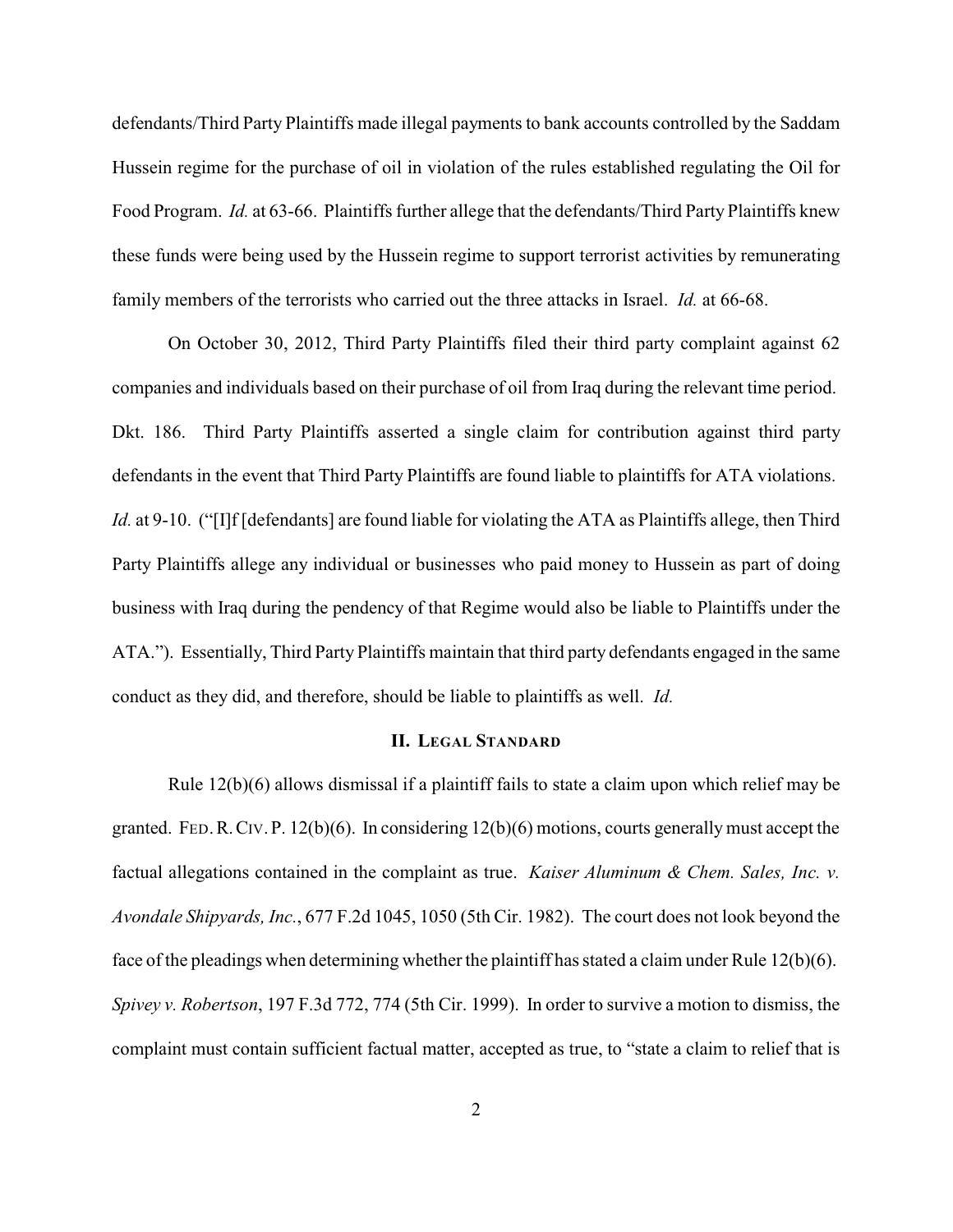plausible on its face." *Bell Atlantic Corp. v. Twombly*, 550 U.S. 554, 570, 127 S. Ct. 1955 (2007). A claim has facial plausibilitywhen the plaintiff "pleads factual content that allows the court to draw the reasonable inference that the defendant is liable for the misconduct alleged." *Ashcroft v. Iqbal*, 556 U.S. 662, 677, 129 S. Ct. 1937 (2009). Though a complaint does not need detailed factual allegations, the "allegations must be enough to raise a right to relief above the speculative level, on the assumption that all the allegations in the complaint are true (even if doubtful in fact)." *Twombly*, 550 U.S. at 555.

## **III. ANALYSIS**

# **A. Claim for Contribution**

Third party defendants bring their motions to dismiss on two primary grounds: (1) the sole claim in the third party complaint for contribution under the ATA is not a legally cognizable claim; and (2) the third party complaint does not state sufficient facts to support a claim for contribution under the ATA, if such claim exists. The court need only address the first issue in order to resolve the pending motions.

The United States Supreme Court enunciated the test which courts must apply in order to determine if an implied cause of action exists absent explicit legislative authorization. *Nw. Airlines, Inc. v. Transport Workers Union of Am., AFL-CIO*, 451 U.S. 77, 90-91, 101 S. Ct. 1571 (1981); *Tex. Indus., Inc. v. Radcliff Materials, Inc*., 451 U.S. 630, 638, 101 S. Ct. 2061 (1981). Specifically, in the right to contribution context, there are two ways by which such a right may arise under federal statutes. *Id.* First, Congress may affirmatively create the claim, either expressly or by clear implication. *Id.* Second, courts may have the power through federal common law to fashion a claim for contribution. *Id.*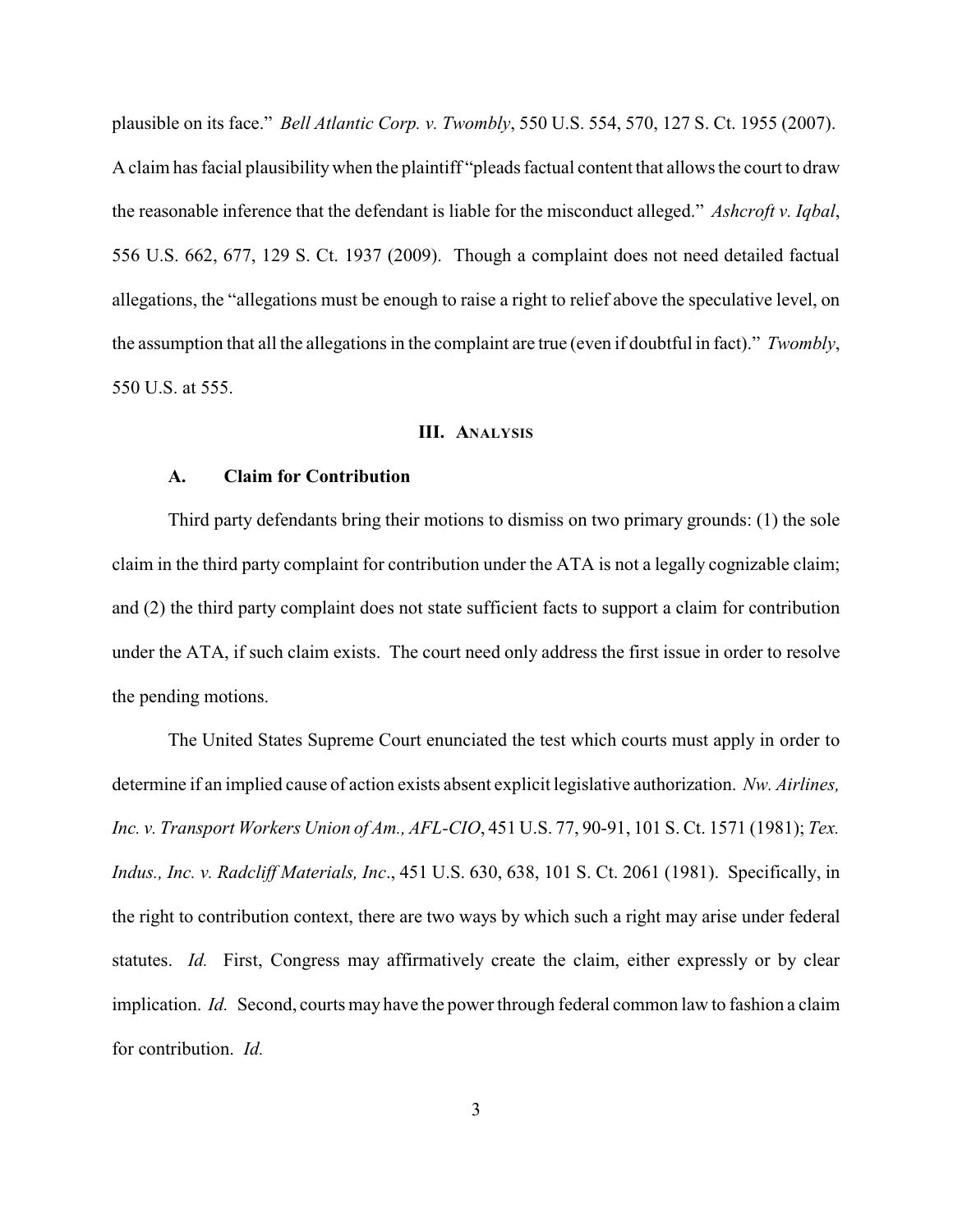There is no dispute that the ATA does not contain an express right of action for contribution. Because nothing in the statute creates a claim for contribution, the court must consider whether such claim exists by implication. *Id.* at 639. In order to determine if a claim for contribution is clearly implicated byCongress, the court must look at the intent of Congress. *Nw. Airlines*, 451 U.S. at 91. Such intent may be discerned by "looking to the legislative history and other factors: *e.g.*, the identity of the class for whose benefit the statute was enacted, the overall legislative scheme, and the traditional role of the states in providing relief." *Id.*

A review of the language of the ATA and its legislative history reveals no clear implication that Congress intended for a right of contribution to be available to those who violate the statute. The only legislative history cited by Third Party Plaintiffs includes statements made by a former Department of Justice attorney, a former general counsel for the U.S. Information Agency and U.S. Office of Personnel Management, and a witness from the Foreign Policy Institute. Dkt. 232 at 8; Dkt. 416 at 8. While these witnesses advocate for the incorporation of general tort law principles into the ATA, it strains credulity to conclude from such isolated statements that Congress intended to imply a right of contribution. Third Party Plaintiffs do not cite to testimony from any actual members of Congress.

It is equally clear that the comprehensive remedial scheme enacted for victims under the ATA was not adopted for the benefit of those who violate the statute. On the contrary, Third Party Plaintiffs are "members of the class whose activities Congress intended to regulate for the protection and benefit of an entirely distinct class." *Tex. Indus.*, 451 U.S. at 639 (quoting *Piper v. Chris-Craft Indus., Inc.*, 430 U.S. 1, 37, 97 S. Ct. 926 (1977)); *Litle v. Arab Bank, PLC*, 611 F. Supp. 2d 233, 242 (E.D.N.Y. 2009) ("[I]t is clear that the ATA was enacted to benefit the victims of terrorism, not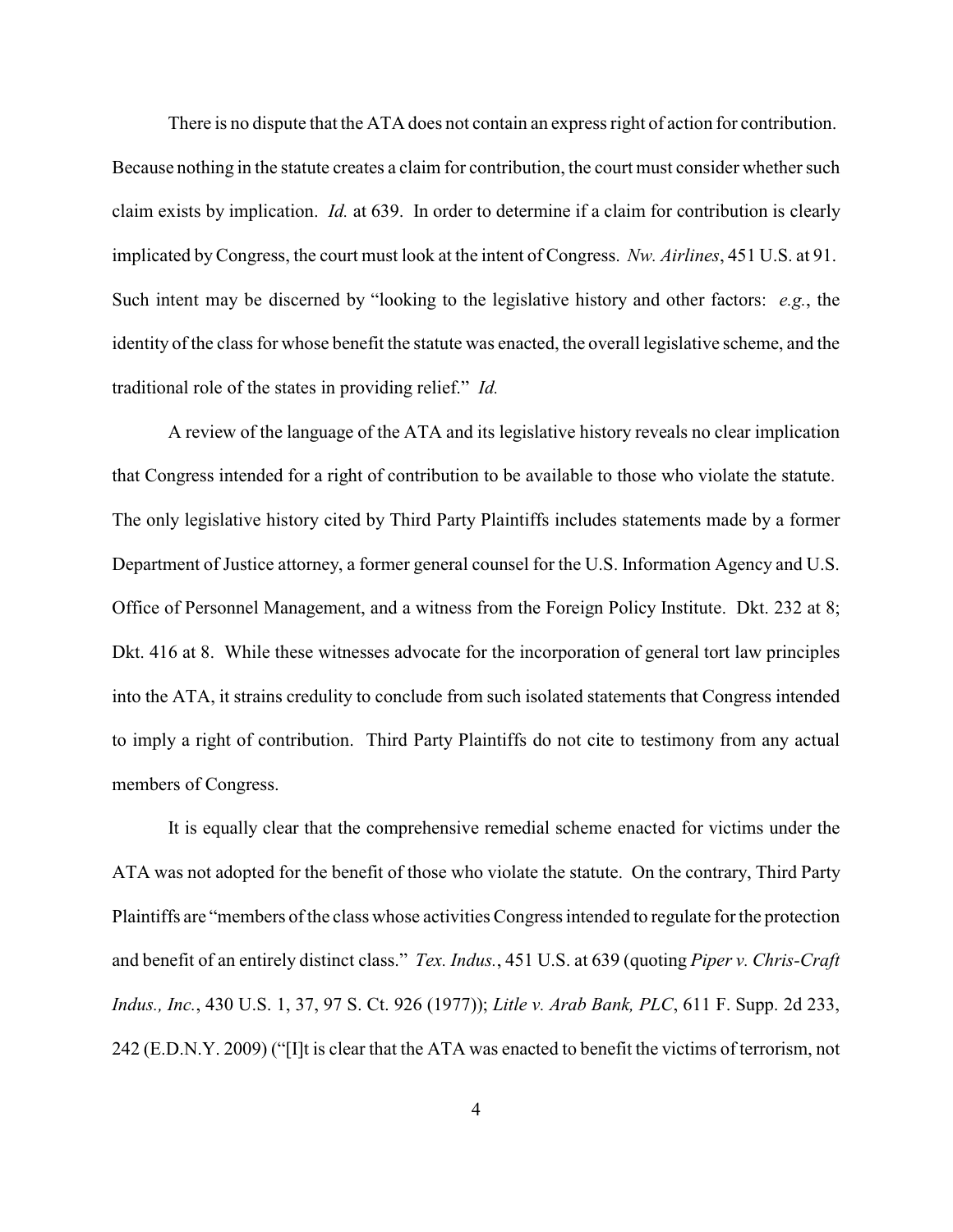terrorists or those who aid and abet them.") Not only are the Third Party Plaintiffs not the intended beneficiaries of the statute, but the remedial scheme enacted demonstrates Congress' consideration of these issues. The ATA provides for criminal and civil penalties, including treble damages. *See* 18 U.S.C. §§ 2332, 2333. "The very idea of treble damages reveals an intent to punish past, and to deter future, unlawful conduct, not to ameliorate the liability of wrongdoers." *Litle*, 611 F. Supp. 2d at 242*.* Thus, neither the legislative history nor the overall legislative scheme support a finding of a right to contribution under the ATA by implication.

Third Party Plaintiffs argue that the claim for contribution would advance the purpose of the statute by requiring all wrongdoers to share in the liability, thereby creating greater deterrence and promoting greater enforcement of violations of the ATA. While this may be true, the *Litle* court noted the contrary position: "implying a right of contribution would not necessarily further the statutory purpose of compensating victims of terrorism. Plaintiffs, should they prevail, are entitled to full recovery . . ., and adding a right of contribution would add to the expense of their litigation." *Id.* Strong opposing policy positions of this type were advanced in *Texas Industries*; however, the Supreme Court acknowledged that the conflicting policy positions demonstrates that this is a matter of consideration for Congress and "inappropriate[ ] for judicial resolution." *Tex. Indus.*, 451 U.S. at 646.

The absence of anyreference to contribution in the legislative history or an discernable intent of Congress to benefit those who violate the statute makes the examination of the other factors unnecessary. *Id.* at 639. Therefore, the court finds that Congress did not clearly intend to create a right of contribution under the ATA.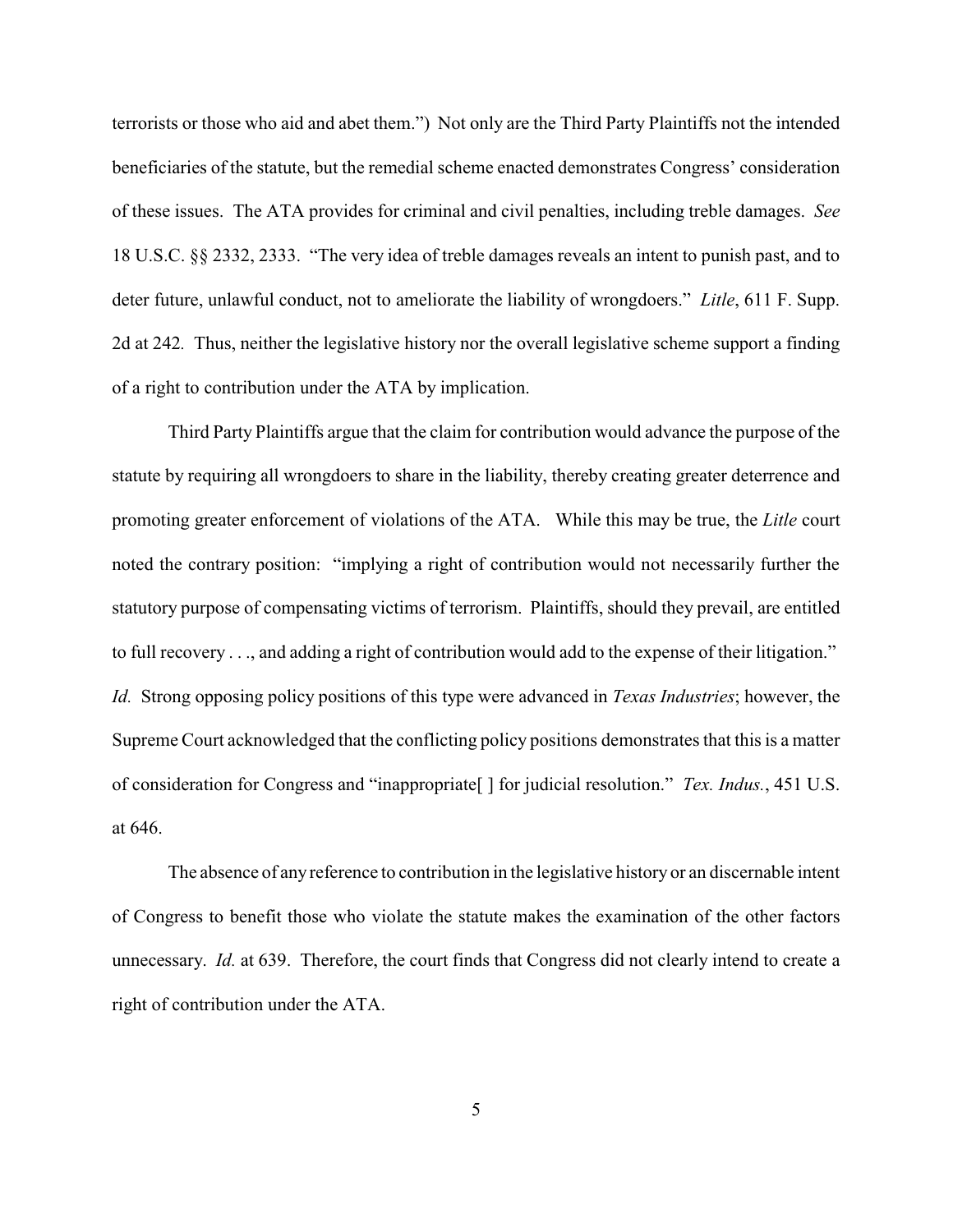Besides express creation or by implication, the only other source of a right to contribution must arise from federal common law. *Id.* at 640. While there is no general federal common law, Congress has recognized in a "few and restricted" instances the need to formulate federal common law. *Id.*; *In re Walker*, 51 F.3d 562, 566 (5th Cir. 1995). These instances fall into essentially two categories: (1) those in which a federal rule of decision is necessary to protect uniquely federal interests; and (2) those in which Congress has given the courts the powerto develop substantive law. *Tex. Indus.*, 451 U.S. at 640 (internal quotations omitted).

The Supreme Court has limited the areas involving uniquely federal interests to those "concerned with the rights and obligations of the United States, interstate and international disputes implicating the conflicting rights of States or our relations with foreign nations, and admiralty cases." *Id.* at 641. Third Party Plaintiffs argue that because terrorism implicates international relations and commerce, then the courts are at liberty to protect these unique federal interests by devising a federal common law right to contribution. While there will always be a federal interest in applying and enforcing federal statutes, "contribution among [ ] wrongdoers does not involve the duties of the Federal Government, the distribution of powers in our federal system, or matters necessarily subject to federal control even in the absence of statutory authority." *Id.* at 642. The Supreme Court has held that, outside of the admiralty context, a treble damages suit remains a private action involving the rights and obligations of private parties and does not constitute a unique federal interest warranting the formulation of federal common law. *Id.* 

Additionally, Congress mayvest jurisdiction in the federal courts to fashion substantive rules of law. *Id.* However, the authority of the courts to fashion new or additional remedies is clearly circumscribed when Congress has enacted an extensive remedial scheme designed to enforce the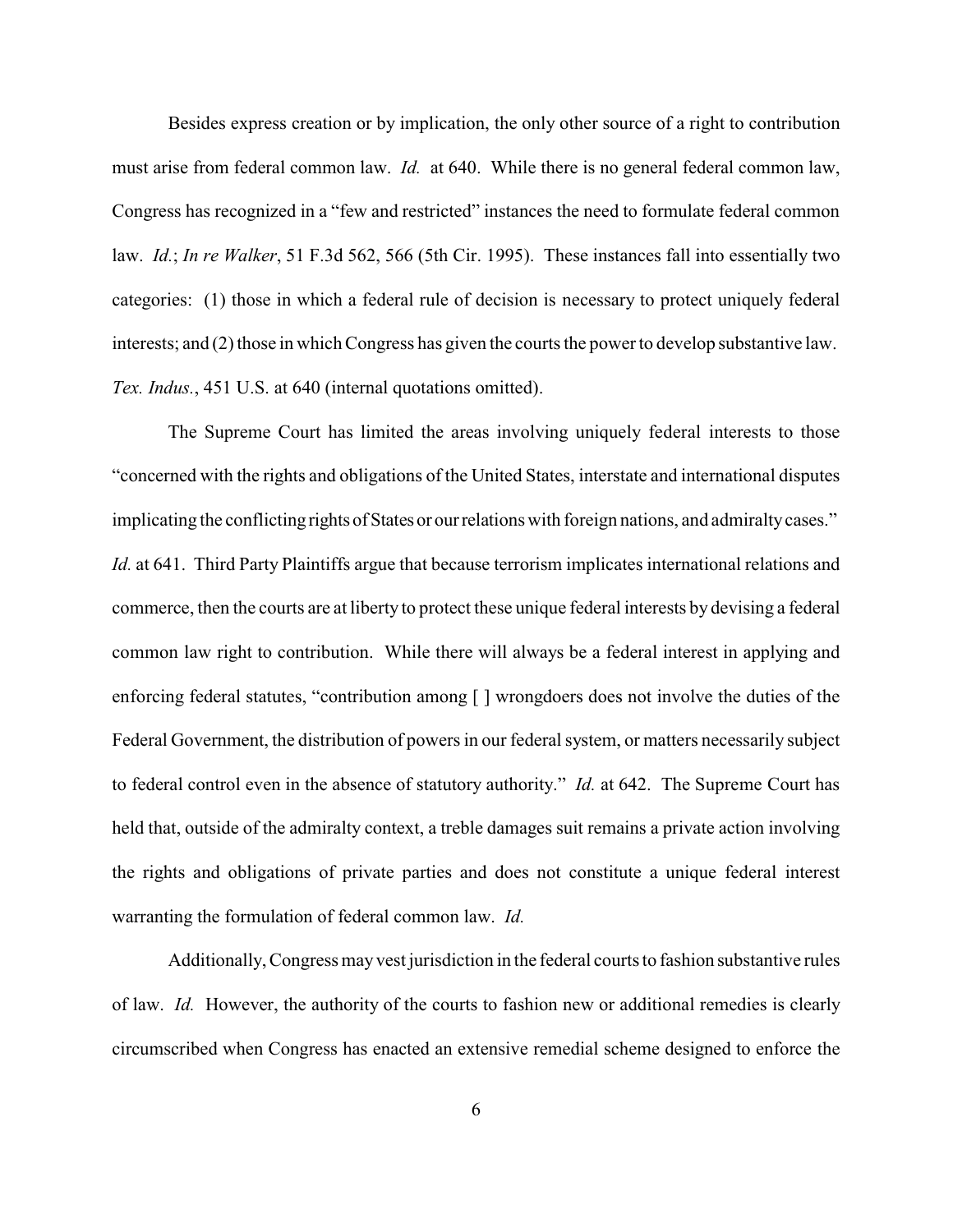statutory provisions at issue. *Id.* at 643-44 (noting a "sharp distinction between the lawmaking powers conferred [on the federal courts] in defining violations and the ability to fashion the relief available to parties claiming injury"). "The presumption that a remedy was deliberately omitted from a statute is strongest when Congress has enacted a comprehensive legislative scheme including an integrated system of procedures for enforcement." *Nw. Airlines*, 451 U.S. at 97. As discussed previously, Congress enacted specific remedies under the ATA for victims for terrorism, and for that reason, the court declines Third Party Plaintiffs' invitation to create additional remedies not clearly authorized by Congress. *See id.* at 93-94 ("The comprehensive character of the remedial scheme expresslyfashioned byCongress stronglyevidences an intent not to authorize additional remedies."); *Walker*, 51 F.3d at 567 (refusing to "wantonly use our power to fashion common-law remedies").

Finally, the Eastern District of New York is the only court to directly consider the existence of a right to contribution under the ATA. *Litle v. Arab Bank, PLC*, 611 F. Supp. 2d 233 (E.D.N.Y. 2009). The *Litle* court thoroughly analyzed whether an implied right of contribution existed under the ATA and determined that it did not. *Id.* at 248-49. This court agrees with the analysis in *Litle*, and does not find Third Party Plaintiffs' attempt to distinguish the *Litle* case persuasive. Third Party Plaintiffs argue the *Litle* case is distinguishable from the instant matter because the third party complaint in *Litle* alleged a claim for contribution based on conduct that was dissimilar to the conduct of the original defendant. While the *Litle* court noted this difference, it did so in regard to the sufficiency of the allegations in the third party complaint. *Id.* at 239-40. However, the court did not "reach the issue of whether Arab Bank's allegations would be sufficient to state a claim under the ATA or ATS because, simply put, Arab Bank has no right of contribution under either statute." *Id.* at 240. Given the comprehensive remedial provisions in the ATA and the lack of reference to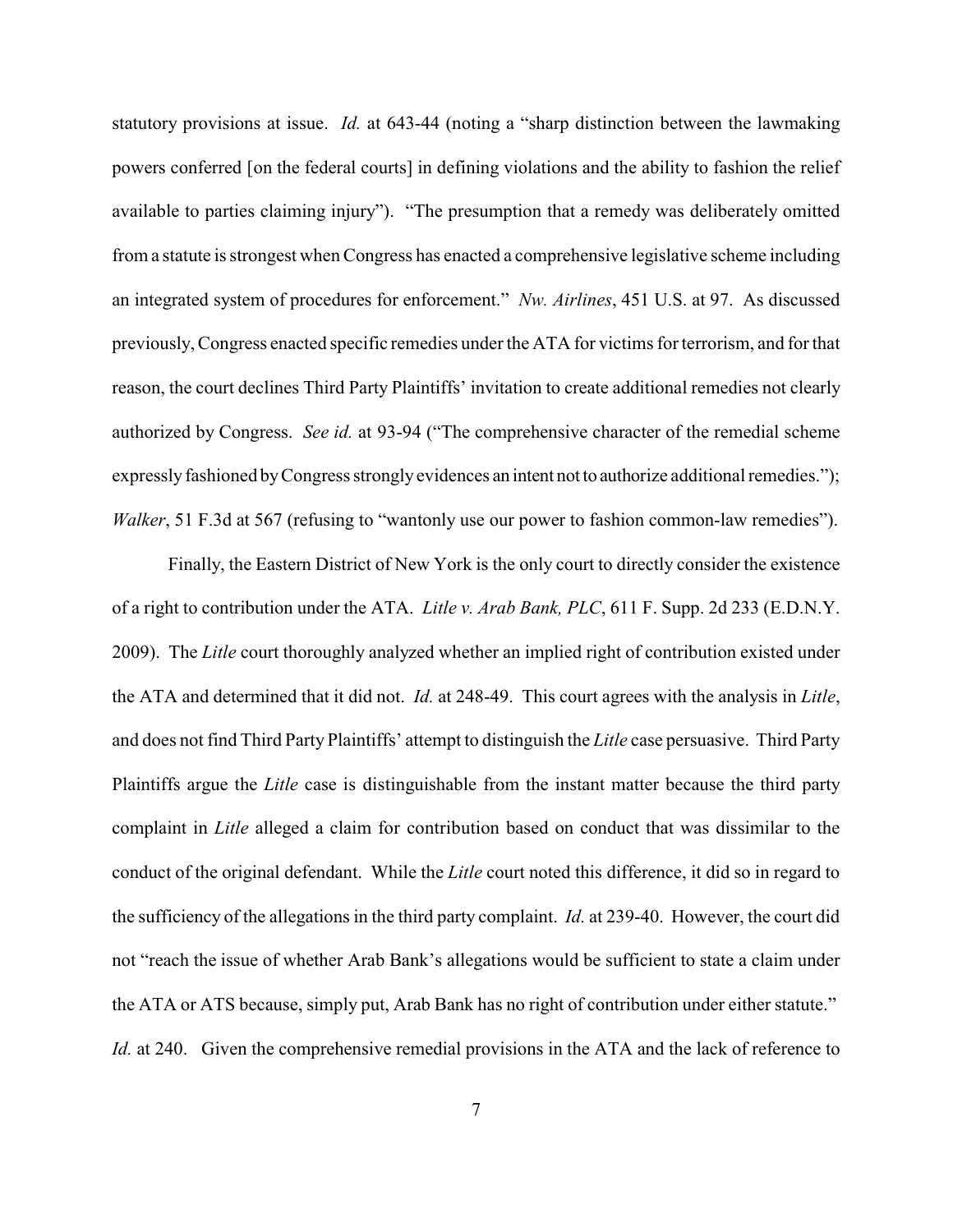contribution in the statute or its legislative history, the court will not alter or supplement the remedies legislated byCongress and declines to formulate a right of contribution under federal common law.

## **B. Leave to Amend**

Third Party Plaintiffs also requested leave to amend their complaint. Dkt. 416 at 10. Ordinarily, Rule 15(a)(2) dictates that the court should freely give leave to amend, but it may refuse to do so if it is "clear that the defects are incurable." *See Great Plains Trust Co. v. Morgan Stanley Dean Witter & Co.*, 313 F.3d 305, 329 (5th Cir. 2002). Here, Third Party Plaintiffs have not shown how they could amend their complaint in anymanner that would revive their claim for contribution. *U.S. ex rel. Willard v. Humana Health Plan of Tex., Inc.*, 336 F.3d 375, 387 (5th Cir.2003) ("A bare request in an opposition to a motion to dismiss[,] without any indication of the particular grounds on which the amendment is sought[,] . . . does not constitute a motion within the contemplation of Rule 15(a)." (quotations omitted)). Their claim fails as a matter of law, not due to a lack of sufficiency or specificity. Therefore, the defects to the third party complaint are incurable, and amendment would be futile.